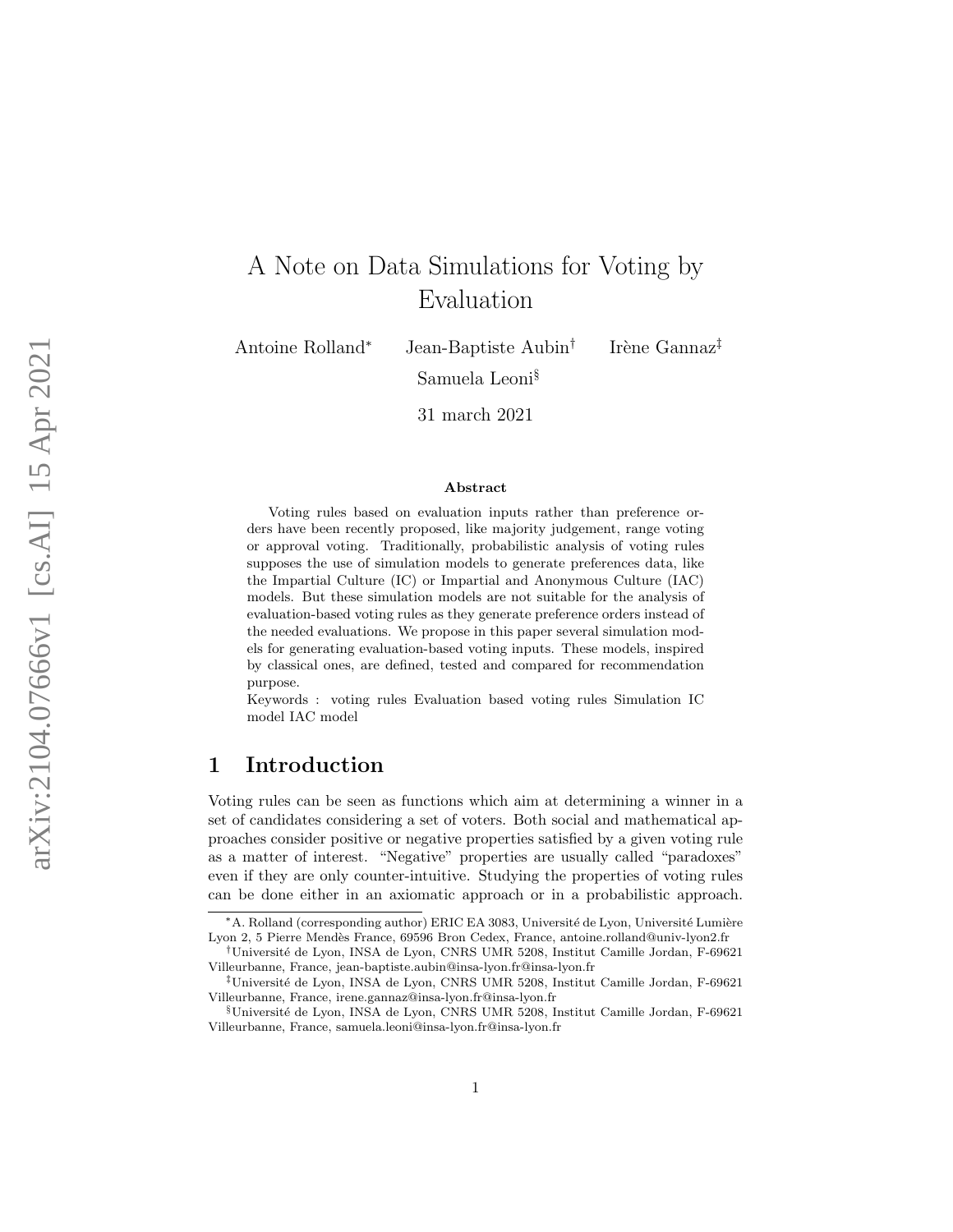The axiomatic approach supposes to determine which (set of) properties characterize a specific voting process, i.e. which properties are to be observed, and which are not, via formal theorems. The probabilistic approach aims at determining whether these (intuitive or counter-intuitive) properties are likely to be observed in real life, *i.e.* determining the frequency of such properties using the voting rule. This pragmatic approach is based on simulations. Several models exist which have been well studied for years. One can refeer to [Diss and Kamwa](#page-10-0) [\(2020\)](#page-10-0) for a recent state-of-the-art of simulating technics for a probabilistic approach of voting theory. [Tideman and Plassmann](#page-11-0) [\(2012,](#page-11-0) [2014\)](#page-11-1), [Plassmann and](#page-10-1) [Tideman](#page-10-1) [\(2014\)](#page-10-1), [Green-Armytage et al.](#page-10-2) [\(2016\)](#page-10-2) contain examples of simulationbased studies of voting rules. All these models are appropriate to study voting rules using preference orders on candidates as input. But other voting rules have been recently proposed based on evaluations and notations given by the voters about the candidates, therefore using preference intensities and not only preference orders. Classical simulation models are therefore inoperative for studying such voting process.

We propose in this paper to investigate several methods to simulate evaluation/notation data for a simulation study of evaluation-based voting rules. We first introduce evaluation-based voting methods in section [2.](#page-1-0) We then introduce simulation methods analogous to Impartial Culture (IC) and Impartial and Anonymous Culture (IAC) frameworks in section [3](#page-4-0) and methods based on spatial simulations in section [4.](#page-6-0) Comparison and evaluations of these methods are analysed in section [5,](#page-7-0) which ends with a discussion.

# <span id="page-1-0"></span>2 Evaluation based methods

Classical voting methods are based on preference rankings. These methods have a clear historical justification: before the computers, further preferences of voters couldn't be taken in consideration for practical reasons. Nevertheless, information loss during the process is an important issue. For example it's impossible to know if the ranking of a voter is a "by default" ranking (constituted of "to reject" candidates) or if there exists a subset of acceptable candidates. As a consequence, these classical methods based on rankings are vulnerable to numerous "paradoxes" and impossibility theorems. Hence, these methods can suffer from a lack of legitimacy. More specifically, the plurality with runoff voting procedure suffers from important paradoxes as lack of monotonicity, reinforcement, no-show, independence to irrelevant alternative or Condorcet winner paradox (see more details in [Felsenthal and Machover](#page-10-3) [\(2012\)](#page-10-3)). Other methods based on evaluations exist. They are more nuanced and keep more information than the previous ones. Obtained results are promising and escape some limits of the classical methods.

Three of the most famous methods based on evaluations are the approval voting, the range voting and the majority judgement.

The approval voting (see [Brams and Fishburn](#page-10-4) [\(2007\)](#page-10-4) for a complete study) is maybe the most famous of these methods: each voter evaluates candidates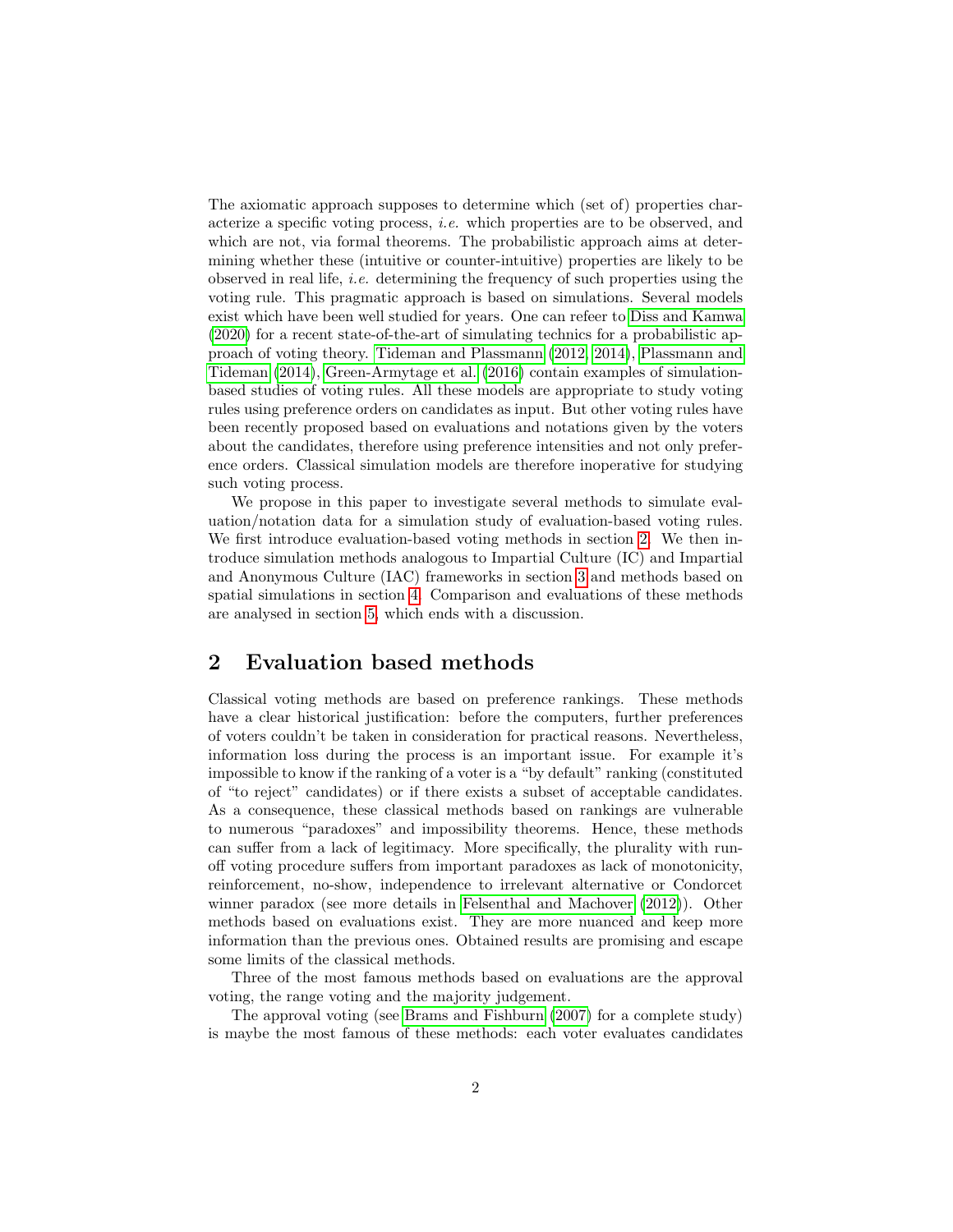on a scale of 2 gradings, which is the simplest possible scale. The voter gives a 1 if the candidate is acceptable, else a 0. The voter can then votes for several candidates (even all of them), or none of them accordingly to his convictions. Note that this method is very simple to apply in practice.

The two others methods are based on more nuanced class of gradings, which can be continuous or on a discrete scale, and aggregate the evaluations in a different way. With the range voting proposed by [Smith](#page-10-5) [\(2000\)](#page-10-5), the candidate with the highest average grade is the winner. With the majority judgement introduced by [Balinski and Laraki](#page-9-0) [\(2007,](#page-9-0) [2011\)](#page-9-1), the candidate with the highest median grade is the winner. Note that the tie-break situation is taken into account for example in [Balinski and Laraki](#page-9-2) [\(2020\)](#page-9-2) and [Fabre](#page-10-6) [\(2021\)](#page-10-6).

These three methods present a clear advantage with respect to the classical ones: they allow the possibility of a "pacific revolution". If no candidate is "satisfactory" for the voters, one could cancel the election and start a new one with different candidates. For example, for the approval voting (respectively for the range voting or the majority judgement), a minimum percentage of approbation (respectively a minimum mean or median) should be reached to be elected . Moreover, these three methods are not vulnerable to "paradoxes" of non-monotonicity or independence to irrelevant alternatives.

It should be noticed that a common criticism against these three methods is that they are sensitive to the so-called Condorcet-winner paradox and Condorcet-loser paradox. These two paradoxes are significant in the context of preference order based methods, as their meaning stands in the poor information available about the candidates (the rank of each candidate). They loose a large part of their legitimacy in the context of evaluation based methods, since the additional available information through a quantitative evaluation modifies the picture of the situation. This new information can legitimate the election of a candidate who should be avoided at the sole sight of his one-on-one majority ballot confrontations. These two paradoxes can be seen as a measure of a voting system consistency with the one-round majority voting system. But precisely evaluation-based voting rules should not be too "consistent" with the one-round majority voting system as one has access to information that is not taken into account by the majority voting system, as illustrated in the following example.

Example 1 Suppose that 3 voters A,B and C have to choose one out of two candidates x and y. The scores given by the voters to the candidates are the following, where  $s_A(x)$  represents the score (on a 0-10 scale) voter A gives to candidate x:

- $s_A(x) = 6$ ,  $s_A(y) = 5$
- $s_B(x) = 8$ ,  $s_B(y) = 7$
- $s_C(x) = 1, s_C(y) = 10$

The Condorcet-winner is candidate x as both voters A and B prefer x to y. But both A and B have a weak preference for x, and consider y as almost acceptable as  $x$ , whereas  $C$  has a strong preference for  $y$  and strongly reject  $x$ .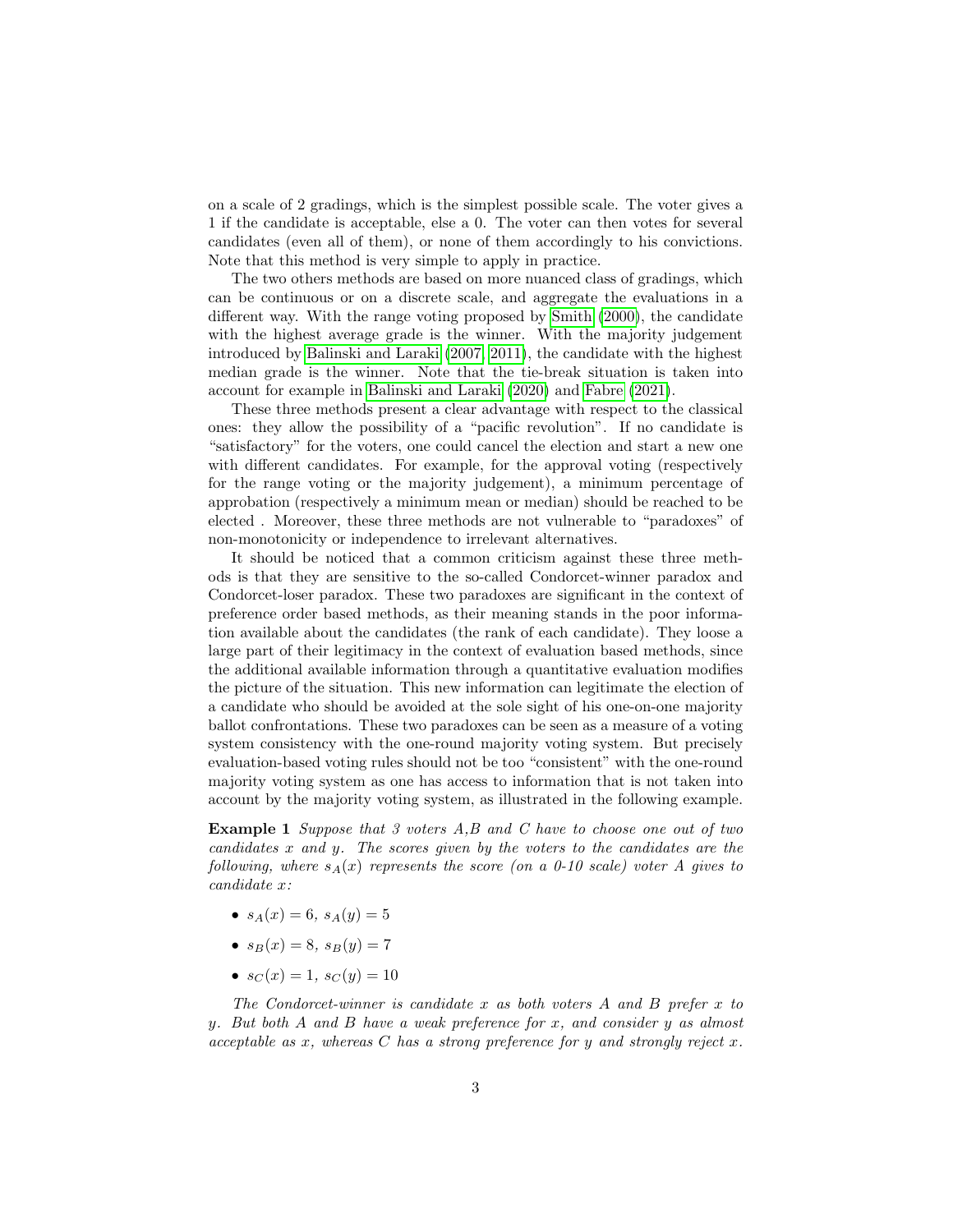Even if candidate y is the Condorcet-loser, it appears that electing y instead of x is a good compromise solution. Note that y is the winner with any voting rule based on the use of the mean or the median score.

The Deepest Voting is a new family of social decision functions based on continuous evaluations. Let consider in the following that we have  $n$  voters and m candidates. Each voter can be seen as a point in  $\mathbb{R}^m$  whose components are the graduations for each candidate. The set of all the voters' graduations is then a point cloud. The key idea of Deepest Voting is to consider the graduations of the most central voter of the cloud. This innermost (possibly imaginary) voter according to his graduations can be seen as the most representative of all the voters of the cloud, and his preferences should meet a large consensus among the others voters. The social decision function simply gives the graduations of this innermost voter as output.

Quoting [Liu et al.](#page-10-7) [\(2006\)](#page-10-7): "associated with a given distribution F on  $\mathbb{R}^m$ , a depth function is designed to provide a F-based center-outward ordering (and thus a ranking) of points x in  $\mathbb{R}^m$ . High depth corresponds to centrality, low depth to outlyingness". In other words, a depth function takes high (positive) values at the middle of a point cloud and vanishes out of it (see [Zuo and Serfling](#page-11-2) [\(2000\)](#page-11-2) for a rigorous definition of a depth function). The very intuitive key idea of Deepest Voting is enriched by the large choice of the possible depth functions. There exists an infinity of "center" of a point cloud according to its definition. Among others, the most famous examples are halfspace depth by [Tukey](#page-11-3) [\(1975\)](#page-11-3), simplicial depth by [Liu](#page-10-8) [\(1990\)](#page-10-8) or weighted  $L^p$  depths by [Zuo](#page-11-4) [\(2004\)](#page-11-4).

Note that  $wL^pD(x)$ , the weighted  $L^p$  depth of a point x, given a cloud of n points  $\Phi(.,1), \ldots, \Phi(.,n)$  in  $\mathbb{R}^m$  is defined by [Zuo](#page-11-4) [\(2004\)](#page-11-4) as:

$$
wL^p D(x) = \frac{1}{1 + \frac{1}{n} \sum_{j=1}^n \omega(\|\Phi(.,j) - x\|_p)}
$$

where  $p > 0$ ,  $\omega$  is a non-decreasing and continuous function on  $[0, \infty)$  with  $\omega(\infty-) = \infty$  and  $||x - x'||_p = \left(\sum_{j=1}^m |x_j - x'_j|^p\right)^{1/p}$ .

If  $\omega: x \to x^p$ , then

$$
wL^{p}D(x) = \frac{1}{1 + \frac{1}{n}\sum_{j=1}^{n}\sum_{i=1}^{m} |\Phi(i, j) - x_{i}|^{p}}.
$$

Not considering tie-breaking procedure, the Majority Judgement (resp. the Range Voting) corresponds to the  $wL^1$  Deepest Voting (resp.  $wL^2$  Deepest Voting) with such  $\omega$ .

These methods are very promising and would take a great advantage of being explored by the of way of simulations. One can refer to a companion paper by [Aubin et al.](#page-9-3) [\(2021\)](#page-9-3) for details about Deepest Voting.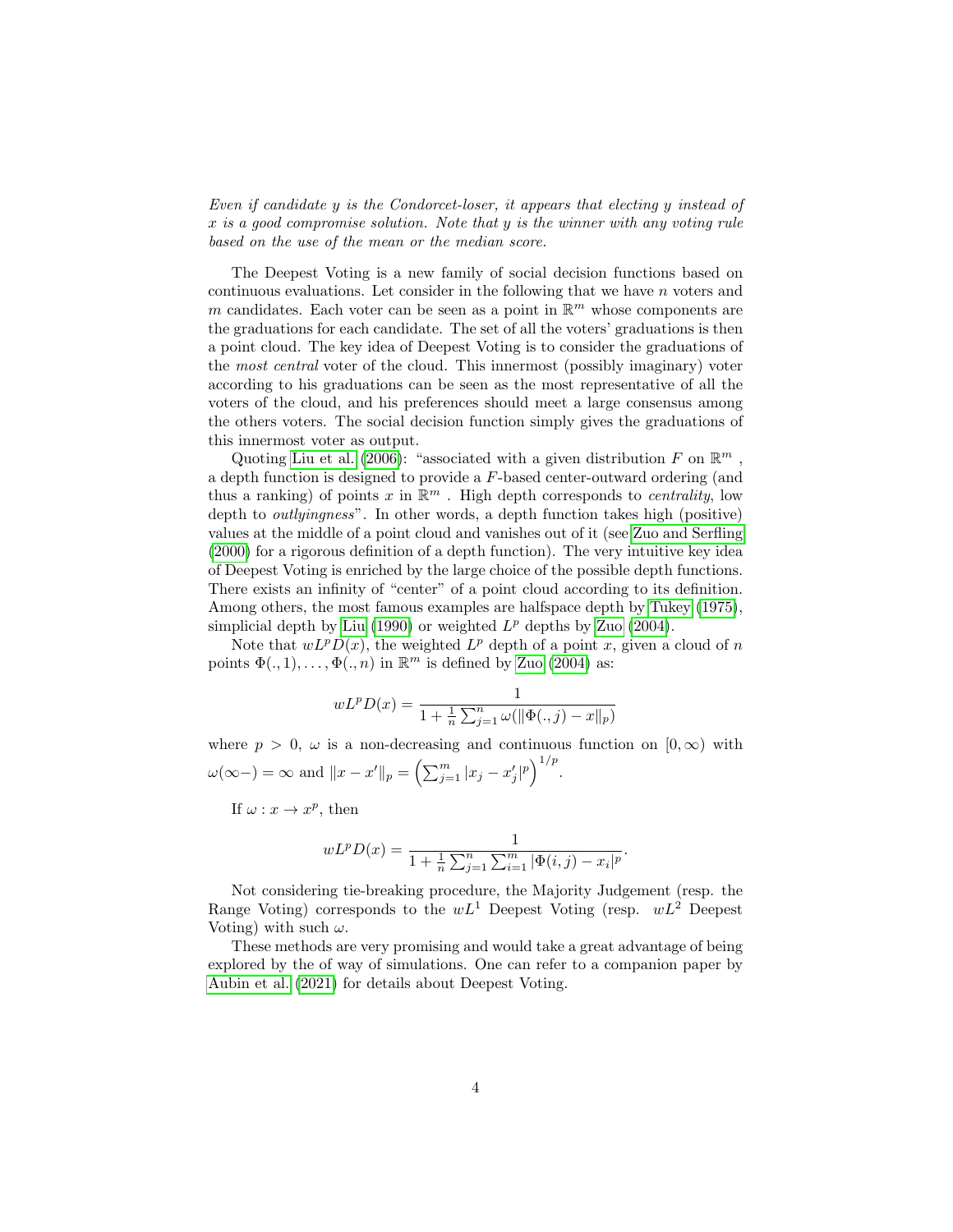# <span id="page-4-0"></span>3 The Impartial and Impartial Anonymous Culture models

## 3.1 IC/IAC models

The Impartial Culture model (IC model) seems to be both the oldest and the most widely used simulation voting model. Introduced by [Guilbaud](#page-10-9) [\(1952\)](#page-10-9), IC model supposes that each preference order on the candidates is equally likely to be selected by each voter. As [Diss and Kamwa](#page-10-0) [\(2020\)](#page-10-0) says, "this means that each individual randomly and independently chooses his/her preference on the basis of a uniform probability distribution across all linear (or weak) orders". The Impartial and Anonymous Culture (IAC) model was introduced by [Gehrlein and Fishburn](#page-10-10) [\(1976\)](#page-10-10) and [Kuga and Hiroaki](#page-10-11) [\(1974\)](#page-10-11), and suppose that all preferences on the candidates concerning the whole set of voters are equally likely to appear. As [Diss and Kamwa](#page-10-0) [\(2020\)](#page-10-0) noticed, "both models are based on a notion of equi-probability, but the elementary events are preference profiles under IC and voting situations under IAC".

#### 3.2 Evaluations simulation IC models

Both IC and IAC models are relevant for voting processes taking a set of preference profiles as input data. Evaluation-based voting processes (EBV process) need more than a set of preference profiles: EBV processes need a vector of numerical evaluations on the set of candidates. Therefore an adaptation of both IC and IAC models is necessary to simulate evaluations.

IC model means that voters preferences are independent and identically distributed. An Evaluation Impartial Culture (E-IC) model should therefore mean that voters evaluations on each candidate are independent and identically distributed. Any distribution on [0; 1] should be used for the evaluations distribution (truncated normal or exponential distribution for instance) but without any other assumption on the distribution we suggest to focus on the uniform distribution on [0; 1].

#### Definition 1 E-IC Uniform model

Evaluation Impartial Culture (E-IC) uniforme simulation model for the evaluation  $e_{ij}$  of candidate i by voter j is defined as

$$
\forall i \in 1, \ldots, d, \forall j \in 1, \ldots, n \quad e_{ij} \sim \mathcal{U}[0;1]
$$

Setting the best candidate score to 1, and the worst candidate score to 0 for each voter should be an option. The appropriate distribution is therefore a cumulative Dirichlet distribution, as stated in the following definition.

#### Definition 2 E-IC Dirichlet model

E-IC Dirichlet simulation model for the evaluation  $e_{ij}$  of candidate i by voter j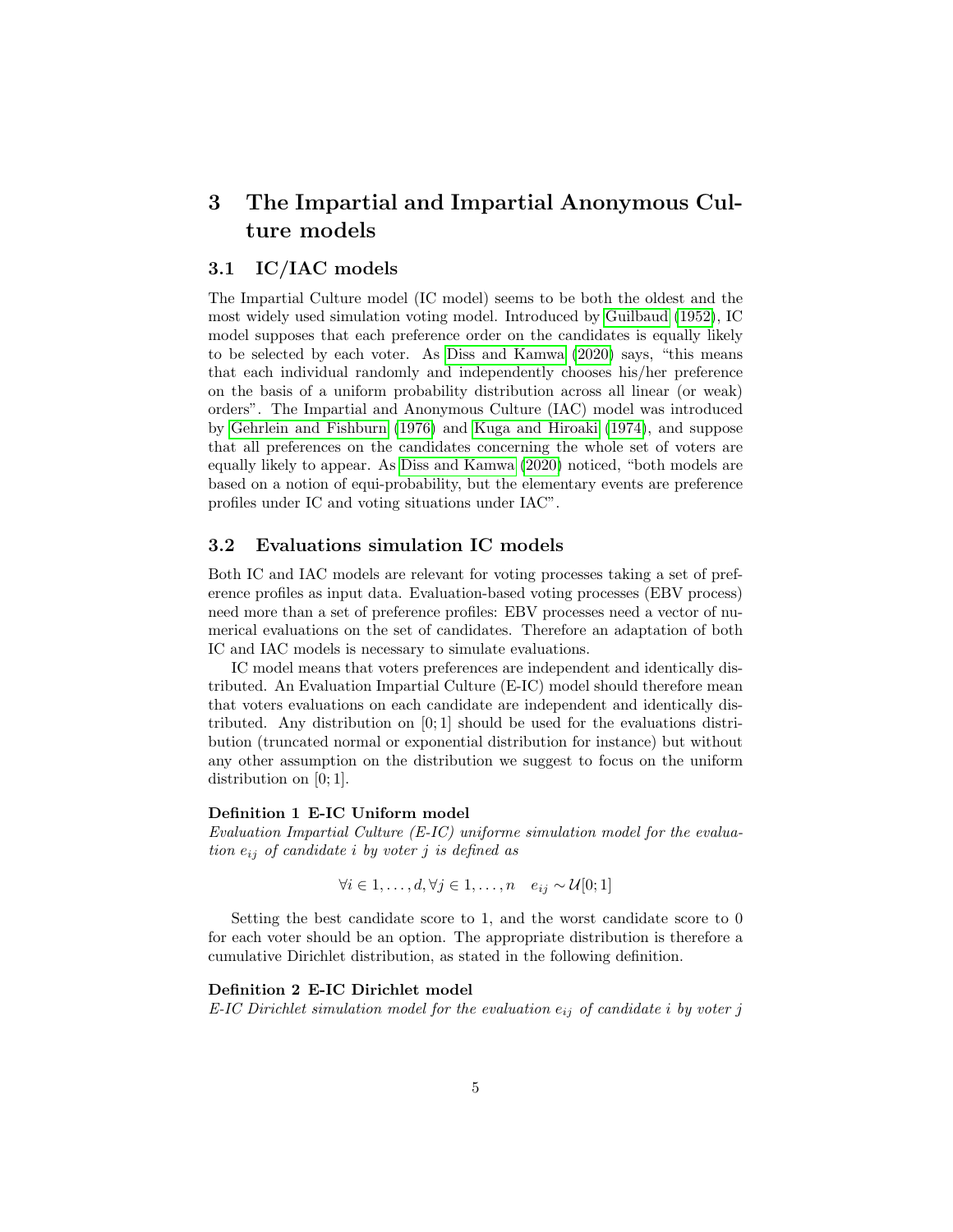is defined as

$$
\forall i \in 1, \dots, d, \forall j \in 1, \dots, n \quad e_{i\sigma(j)} = \sum_{k=1}^{\sigma(j)} \delta_k
$$

with  $(\delta_1, \ldots, \delta_d) \sim Dir(1, \ldots, 1)$  and  $\sigma$  a random permutation on  $\{1, \ldots, d\}$ .

IAC means that any voting situation should have the same probability to appear. In an evaluation perspective with a discrete scale of k levels and d candidates, there are  $k^d$  different profiles (instead of d! different preference orders). With a continuous scale there is an infinity of profiles. The fundamental difference between IC and IAC is that IAC doesn't suppose independence between voters. Therefore the use of multivariate copulas to simulate evaluation profiles should be interesting. In a nutshell (see [Nelsen](#page-10-12) [\(2006\)](#page-10-12) for a formal presentation of the subject) a copula is a multivariate cumulative distribution function which has all its margins uniformly distributed on the unit interval.

Many copulas should be convenient to model evaluations of candidates by voters. We propose in the following to use Gaussian copulas to model dependences between evaluations.

#### Definition 3 E-IAC Copula-based model

E-IAC copula-based simulation model for the evaluation  $e_{ij}$  of candidate i by voter j is defined as

$$
\forall j \in 1, \ldots, n, \quad (e_{1j}, \ldots, e_{dj}) \sim C(u_1, \ldots, u_d)
$$

where C is a multivariate specific copula and  $u_1, \ldots, u_d \sim \mathcal{U}_{[0,1]}$ .

### 3.3 Evaluations simulation: more realistic models

The IC assumption is interesting in a theoretical point of view, but observing real-life voting situations shows that preferences over candidates are rarely identically distributed. In a more realistic point of view, we propose to weaken this condition: preference evaluations on each candidate are supposed to be distributed with the same basic probability distribution, but we suggest that the distribution parameters should randomly change from a candidate to another. We focus on two specific models, based on the use of a normal distribution or a Beta distribution.

#### Definition 4 E-IC Normal model

E-IC Normal simulation model for the evaluation  $e_{ij}$  of candidate i by voter j is defined as

$$
\forall i \in 1, \ldots, d, \forall j \in 1, \ldots, n \quad e_{ij} = max(0, min(1, s_{ij})) \text{ with } s_{ij} \sim \mathcal{N}(\mu_i, \sigma_i)
$$

where  $\mathcal{N}(\mu_i, \sigma)$  is the Normal distribution with mean  $\mu_i$  and standard deviation  $\sigma_i$ .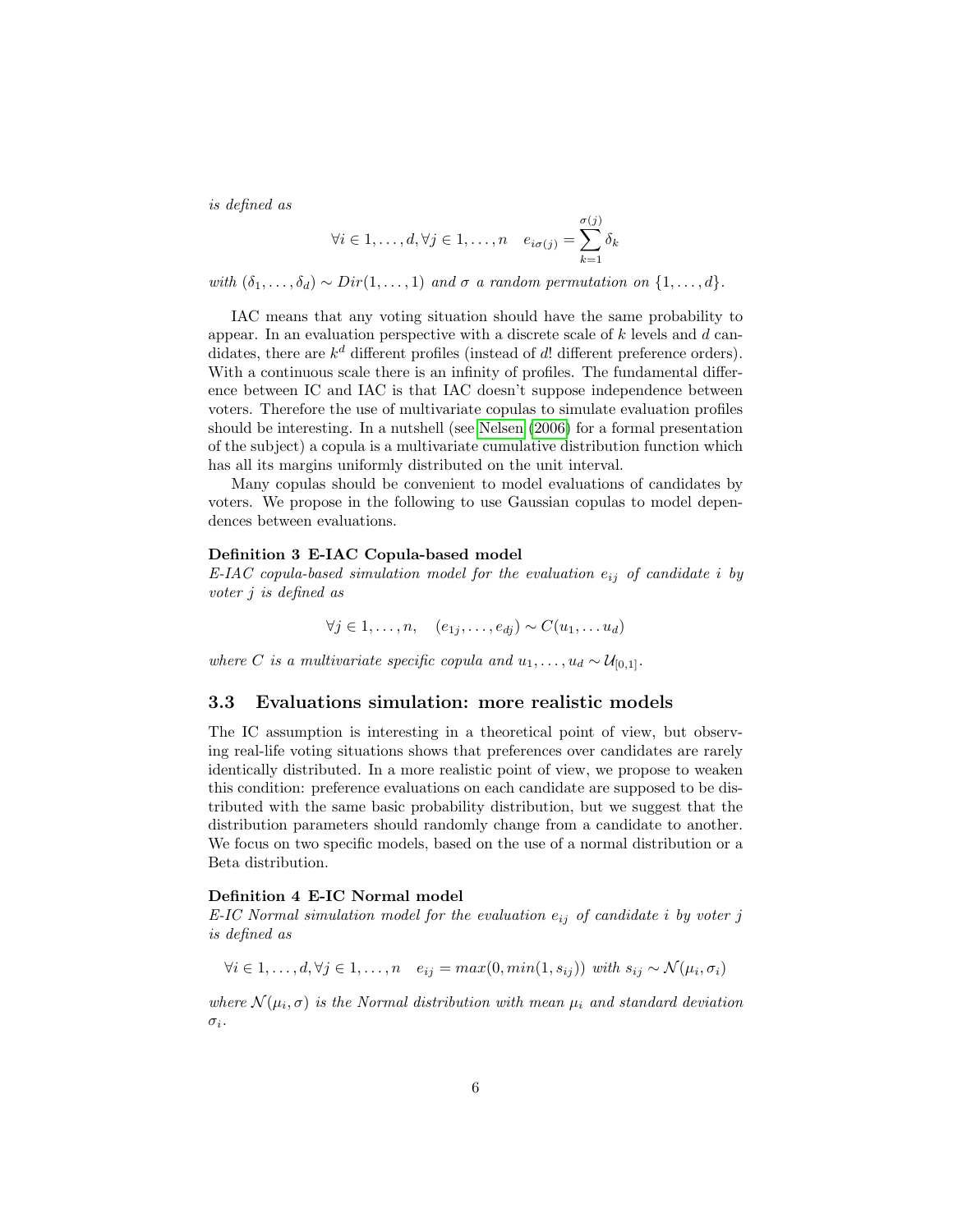Note that the obtained values should be transformed to be included in a  $[0,1]$ interval. We suggest simply to cut values out of the interval to 0 or 1.

#### Definition 5 E-IC Beta model

E-IC Beta simulation model for the evaluation  $e_{ij}$  of candidate i by voter j is defined as

 $\forall i \in 1, \ldots, d, \forall j \in 1, \ldots, n \quad e_{ij} = s_{ij} \text{ with } s_{ij} \sim B(\alpha_i, \beta_i)$ 

where  $B(\alpha_i, \beta_i)$  is the Beta distribution of parameters  $\alpha_i$  and  $\beta_i$ .

For E-IAC model the dependence parameters *(i.e.* the covariance matrix) should be given. The more simple is to choose a unique correlation coefficient for all pairs of evaluation variables, but we can also use random correlation coefficient for all pairs<sup>[1](#page-6-1)</sup>. Another approach, in the same spirit as [Cugliari and](#page-10-13) [Rolland](#page-10-13) [\(2018\)](#page-10-13), consists in learning the copula (or at least the coefficients of a given standard copula, as the Gaussian one) from real existing data.

### 3.4 Links between IC and E-IC models

Evaluation simulations based on models E-IC are coherent with IC models for preferences simulations as far as evaluations  $e(i, j)$  are IID. Models E-IC Uniform and E-IC Dirichlet (due to the permutation) are IID by construction. Models E-IC Normal and Beta are IID as far as the parameters  $(\mu, \sigma, \alpha \text{ or } \beta)$  are the same for each candidate. As far as evaluations  $e(i, j)$  are IID, these simulations can be used also to obtain preference orders simulations that follow the IC model.

# <span id="page-6-0"></span>4 Spatial voting simulations

### 4.1 Downsian voting model

Following the early work of [Downs](#page-10-14) [\(1957\)](#page-10-14), spatial voting simulations have been developped as intuitionistic voting models. This model is based on the use of an euclidean distance between the candidates and the voters described in the same uni- or multi-dimensional space: the smaller the distance, the greater the preference. [Tideman and Plassmann](#page-10-15) [\(2010\)](#page-10-15) show that a spatial model "describes the observations in data sets much more accurately" than other models. This approach is very efficient to simulate real-like voting data (especially when the political scene is strongly polarized) and therefore to calculate precise probabilities of voting situations or paradox to happen.

### 4.2 Spatial evaluation simulation

As spatial model is directly built on a distance as evaluation, it is very easy to turn it into an evaluation simulation. Voters  $v_1, \ldots, v_n$  and candidates  $c_1, \ldots, c_d$ 

<span id="page-6-1"></span> $1$ Note that the random correlation matrix should be positive semi-definite.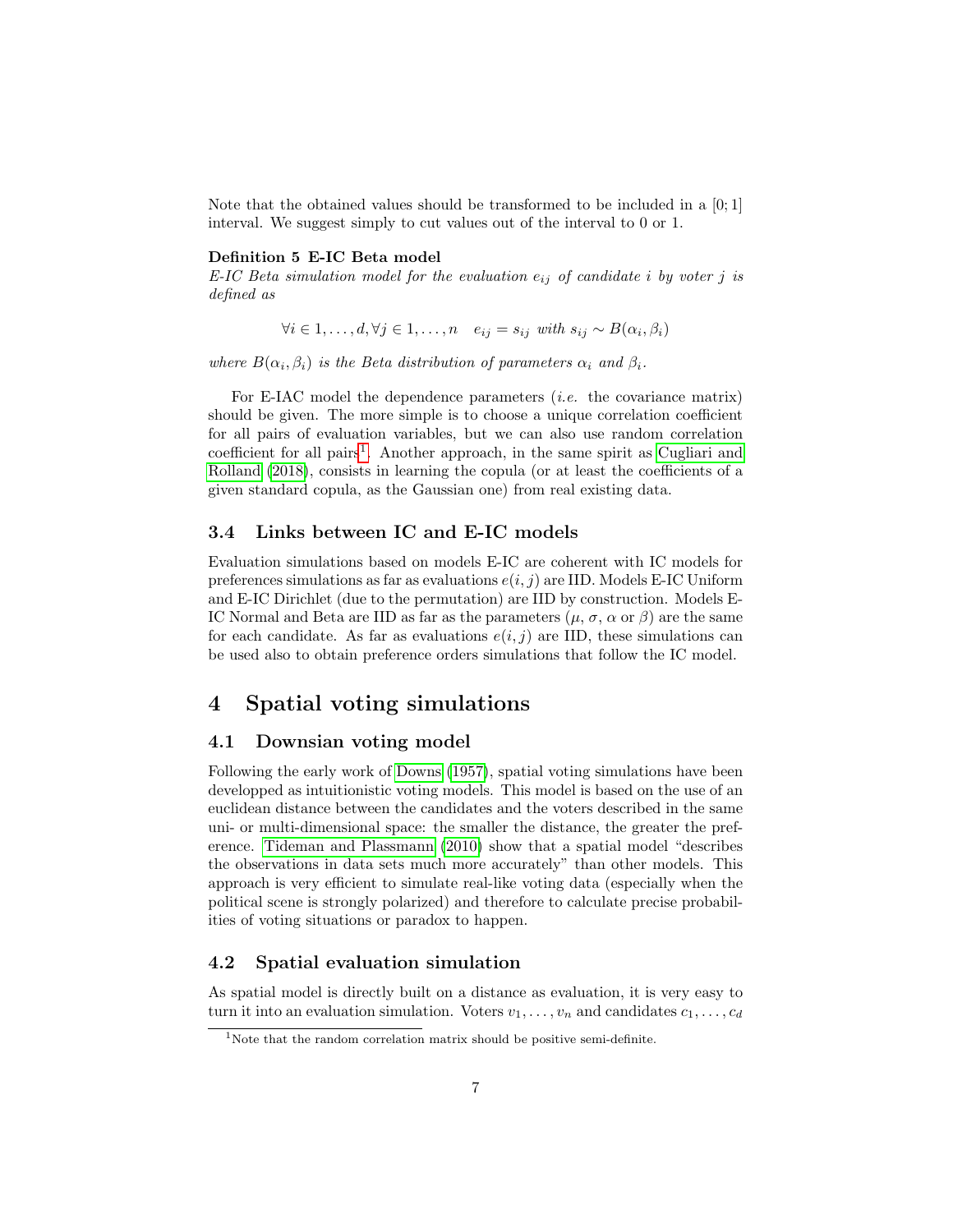are randomly uniformly generated as points inside the  $[0,1]^k$  hypercube, where  $k$  is a given dimension parameter. Parameter  $k$  should be seen as the number of dimensions needed to analyse the political opinions of the candidates (typically  $k = 2$  or 3, see [Armstrong et al.](#page-9-4) [\(2020\)](#page-9-4) to investigate the choice of k).

#### Definition 6 Spatial simulation model

Spatial simulation model for the evaluation  $e_{ij}$  of candidate i by voter j is defined as

 $\forall i \in 1, \ldots, d, \forall j \in 1, \ldots, n \quad e_{ij} = f(d(c_i, v_j))$ 

where d is a distance between  $c_i$  and  $v_j$  and f a non-increasing function mapping  $\mathbb{R}^+$  to [0, 1].

Typically, the simplest spatial simulation model is  $\forall i \in 1, \ldots, d, \forall j \in 1, \ldots, n$  $e_{ij} = max(0, (1 - d(c_i, v_j)))$  with d the euclidean distance. Other functions f are possible, as for example the sigmoïd:  $e_{ij} = (1 + e^{\lambda(\beta d(c_i, v_j) - 1)})^{-1}, \lambda > 0$  and  $\beta > 0$ .

# <span id="page-7-0"></span>5 Models comparison

In this section, we investigate the differences between the proposed models by the use of several experiments.

### 5.1 Experiments

Sections [3](#page-4-0) and [4](#page-6-0) introduced theoretical simulation models, which often need one or several parameters to be used in practice.

- Model E-IC-Uniform and model E-IC-Dirichlet don't need any parameter.
- Model E-IAC (Copula-based) needs the choice of a specific copula. We used the multivariate Gaussian copula to experiment the model, for its good trade-off between simplicity of use and complexity of interactions modelling.
- Model E-IC-Normal needs two parameters, mean and standard deviation. For each candidate the mean is randomly chosen uniformly in [0, 1], whereas the standard deviation is always the same and fixed at 0.25, in order to ensure the same shape of evaluations for all candidates.
- Model E-IC-Beta needs two parameters  $\alpha$  and  $\beta$ . Experiments lead us to randomly choose for each candidate a pair  $(\alpha, \beta)$  by the following process: for each parameter, choose with the probability 1/2 either a value obtained through a uniform distribution on [0.5, 1] or a value obtained through a uniform distribution on [1, 5]. Each configuration ( $\alpha < 1, \beta < 1$ ), ( $\alpha <$  $1; \beta > 1$ ,  $(\alpha > 1; \beta < 1)$ ,  $(\alpha > 1; \beta > 1)$  is equally likely.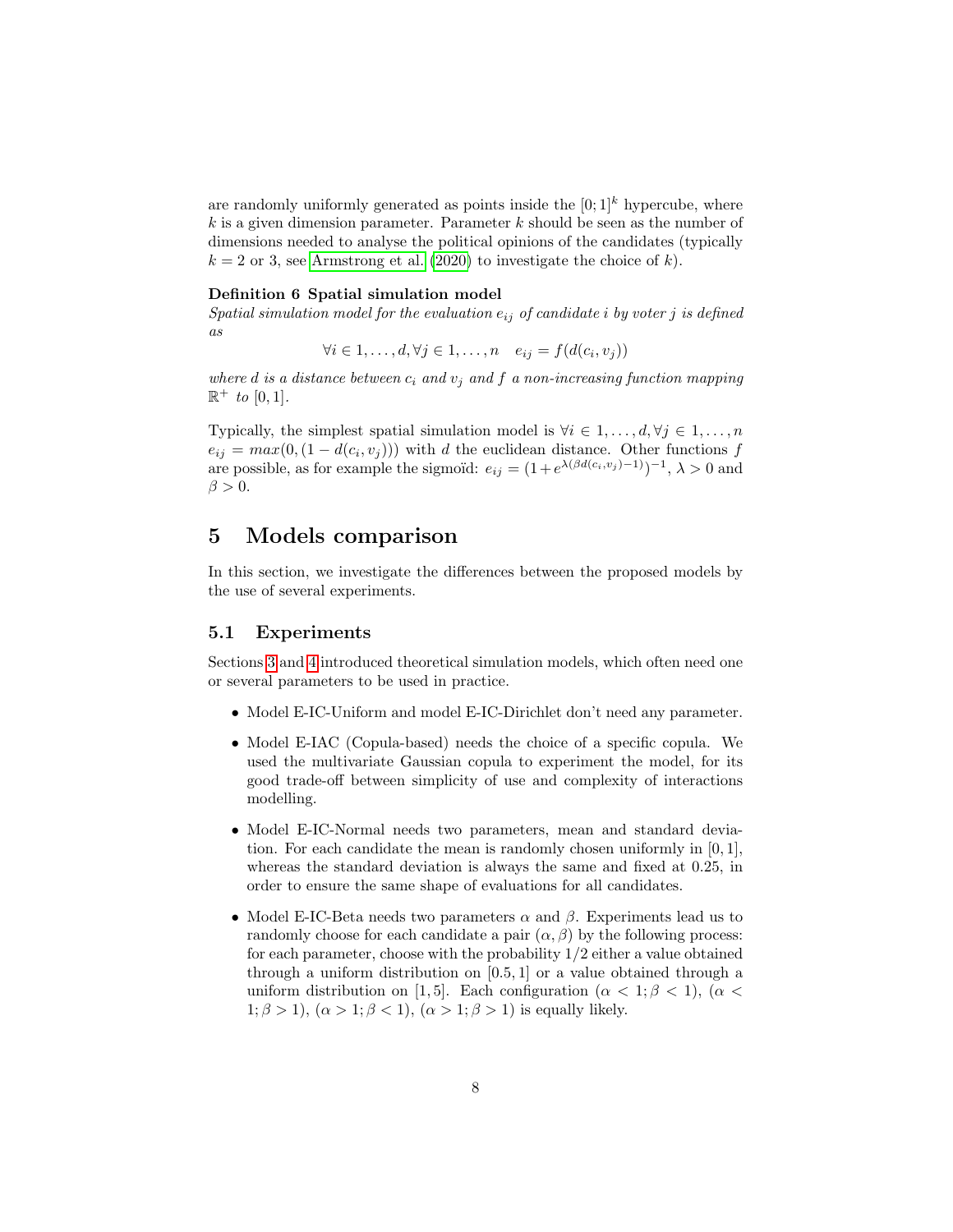• Spatial model has been experimented on 2 dimensions (for less than 5) candidates) and 3 dimensions (for mode than 5 candidates). Parameter  $\lambda$ controls the shape of the decreasing curve, whereas parameter  $\beta$  controls the position of the decreasing curve. Experiments have been made with  $\lambda = 5$  and  $\beta = 2$ .

Figure [1](#page-12-0) presents the histograms of simulations with 5 candidates for each of the 6 methods. Figure [2](#page-13-0) shows an example of relation between the scores obtained by two different candidates (each point represents a voter). This figure emphasis the difference between each simulation method and the uniform distribution. Copula-based method permits to control the correlation between the two evaluations. Dirichlet is an uniform distribution except it forces at least one candidate to score at 1 and another candidate to score at 0. Therefore for 5 candidates each of them scores to 0 approximately for 20% of the voters and to 1 another 20%. E-IC Normal model over-represents 0 and 1 scores due to truncation. E-IC Beta model under-represents 0 and 1 scores. The spatial model leads to very specific distribution, due to the structure of the unit cube: there is no point which is both far from candidate 1 and candidate 2.

#### 5.2 Comparison with real-world data

Only few real-world data are available in the framework of EBV rules. We propose to study data about the 2009 European Election Survey carried out in Denmark and presented in [van Egmond et al.](#page-11-5) [\(2013\)](#page-11-5) and [Armstrong et al.](#page-9-4) [\(2020\)](#page-9-4), and a french experiment about the 2017 presidential election conducted by [Bouveret et al.](#page-9-5) [\(2018\)](#page-9-5). Are our models able to simulate real data? It is important not to be overconfident, as we really don't know if the observed data distribution are common or very specific. It should be very interesting to make more experiments in order to have strong assumption of a "classical" evaluation distribution.

The first database (Denmark European Election Survey) includes evaluations on a discrete 0-10 scale of 8 candidates by 972 voters. Evaluations histograms for each candidate is shown on figure [3](#page-14-0) and bi-dimensional plots for all pairs of candidates on figure [5.](#page-15-0) The second database (French presidential election 2017) includes 26633 voters and has been limited to the 5 best candidates. Figure [4](#page-14-1) shows the evaluations histograms for each candidate, and figure [6](#page-16-0) bi-dimensional plots for all pairs of candidate.

The aim of simulations we processed was not to fit the data of both Denmark and France database. However it is interesting to have a look on the shape of evaluations histograms and bi-dimensional plots to see if simulation models lead to plausible data or not. Both E-IC uniform model and E-IAC copula model seem far away from real evaluations, as they minimize the strong polarisation of the voters' opinion. The uniform assumption seems to be unrealistic, even if it is supposed to be the only one we can suppose without any information on the real distribution, as in IC models. E-IC Normal model seems more realistic, as it produces peaks in 0 and/or 1 due to the truncations of the distribution.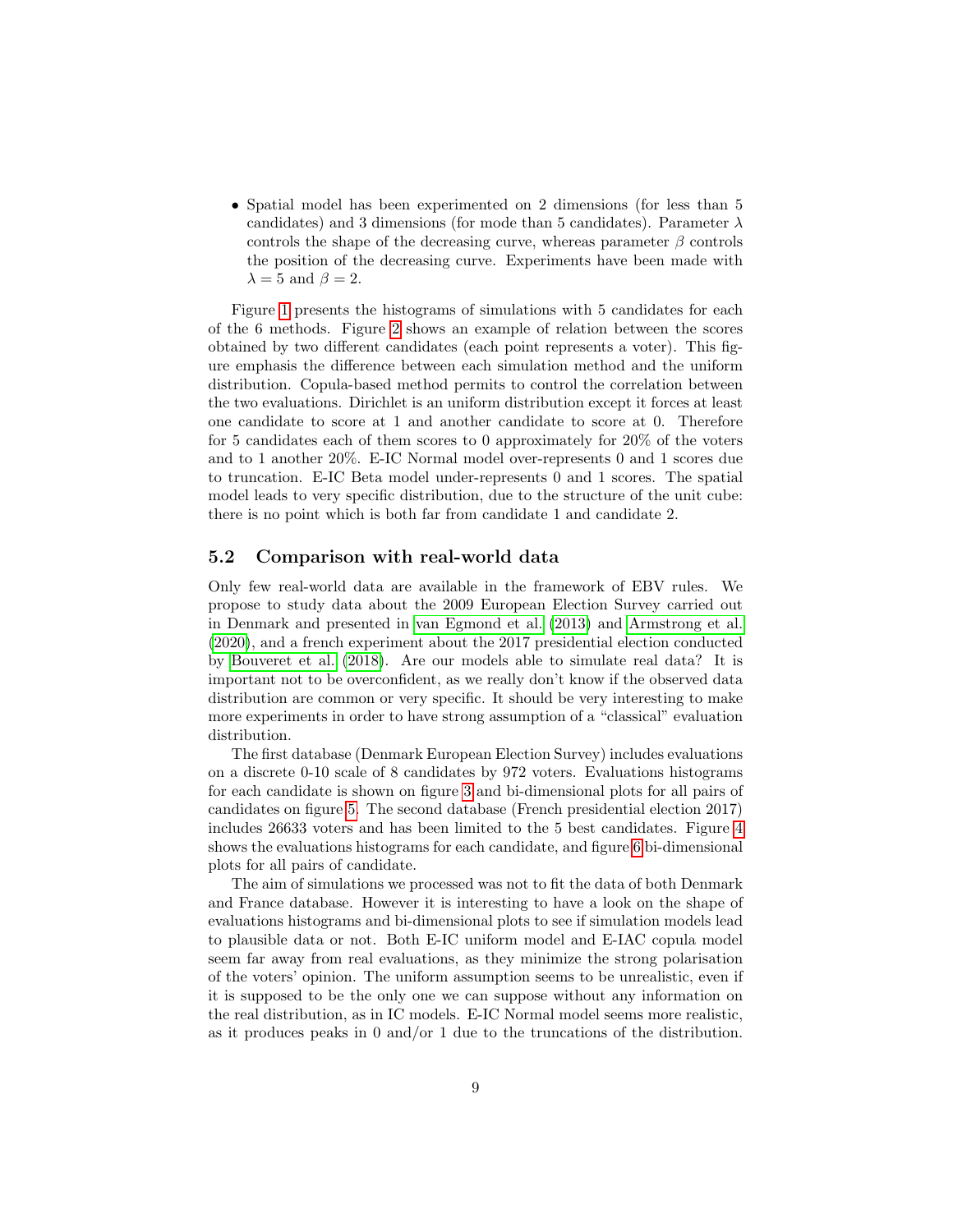However, it overestimates moderate evaluations. E-IC Dirichlet model seems better as it takes into account the importance of 0 and 1 evaluations and does not overestimate intermediate scores. However this model leads to give the same proportion of 0 and 1 to each candidate, which seems unrealistic. Both E-IC Beta and spatial models seem to better capture the general shape of real evaluations, as intermediates scores are not uniform. Spatial model can also capture the fact that some candidates are strongly polarized, with both numerous 0 and 1 evaluations.

### 5.3 Conclusive recommendation

We introduced in this paper several models to simulate evaluation-based voting data in a probabilistic-based analysis perspective of EBV rules. Some of them are parametric (E-IAC Copula-based, E-IC Normal, E-IC Beta, spatial models) and therefore seem useful to fit observed data. The E-IC uniform model should appear to be very legitimate without any assumption on the voters and candidates, but the obtained scores seem unrealistic. Therefore, the frequency of appearance estimations for voting paradox obtained with such simulations should also be unrealistic. Spatial model seems also legitimate to represent the proximity between candidates and voters. The obtained simulation are more realistic than the one obtained with the uniform model. Note that even if the E-IC Beta model leads to individual evaluation distributions similar to these obtained with spatial model, it differs drastically from the spatial model in terms of relations between scores of two candidates. We therefore recommend to use a spatial model for evaluations simulations in a evaluation-based voting scheme.

# References

- <span id="page-9-4"></span>Armstrong D, Bakker R, Carroll C Rand Hare, Poole K, Rosenthal H (2020) Analyzing Spatial Models of Choice and Judgment (2nd ed.). CRC Press
- <span id="page-9-3"></span>Aubin JB, Gannaz I, Leoni-Aubin S, Rolland A (2021) Deepest Voting: a new way of electing, URL <https://hal.archives-ouvertes.fr/hal-03192793>, working paper or preprint
- <span id="page-9-0"></span>Balinski M, Laraki R (2007) A theory of measuring, electing and ranking. Proceedings of the National Academy of Sciences USA 104(21):8720–8725
- <span id="page-9-1"></span>Balinski M, Laraki R (2011) Majority Judgment; Measuring, Ranking, and Electing. MIT Press
- <span id="page-9-2"></span>Balinski M, Laraki R (2020) Majority judgment vs. majority rule. Social Choice and Welfare 54(2):429–461
- <span id="page-9-5"></span>Bouveret S, Blanch R, Baujard A, Durand F, Igersheim H, Lang J, Laruelle A, Laslier JF, Lebon I, Merlin V (2018) Voter autrement 2017 - online experiment. DOI 10.5281/zenodo.1199545, URL [https://doi.org/10.5281/](https://doi.org/10.5281/zenodo.1199545) [zenodo.1199545](https://doi.org/10.5281/zenodo.1199545)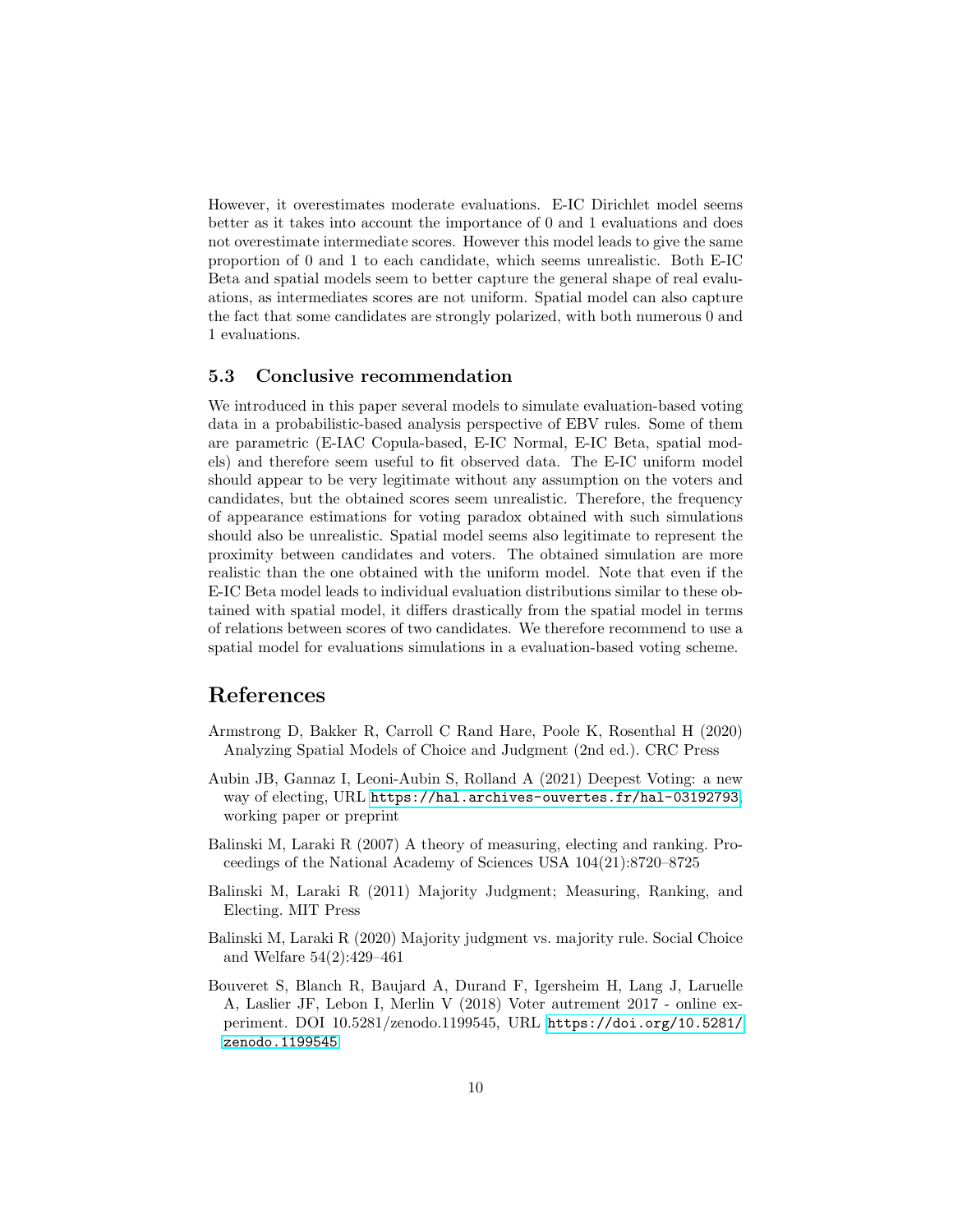<span id="page-10-4"></span>Brams S, Fishburn PC (2007) Approval voting. Springer

- <span id="page-10-13"></span>Cugliari J, Rolland A (2018) Simulation of multicriteria data. EURO Journal on Decision Processes 6:21–37
- <span id="page-10-0"></span>Diss M, Kamwa E (2020) Simulations in models of preference aggregation. Œconomia 10(2):279–308
- <span id="page-10-14"></span>Downs A (1957) An economic theory of political action in a democracy. Journal of Political Economy 65(2):135–150
- <span id="page-10-6"></span>Fabre A (2021) Tie-breaking the highest median: alternatives to the majority judgment. Social Choice and Welfare 56(1):101–124
- <span id="page-10-3"></span>Felsenthal DS, Machover M (2012) Electoral Systems; Paradoxes, Assumptions, and Procedures. Springer
- <span id="page-10-10"></span>Gehrlein WV, Fishburn PC (1976) Condorcet's paradox and anonymous preference profiles. Public Choice 26(1):1–18
- <span id="page-10-2"></span>Green-Armytage J, Tideman T, Cosman R (2016) Statistical evaluation of voting rules. Social Choice and Welfare 46(1):183–212
- <span id="page-10-9"></span>Guilbaud GT (1952) Les théories de l'intérêt général et le problème logique de l'agrégation. Economie Appliquée  $5(4):501-584$
- <span id="page-10-11"></span>Kuga K, Hiroaki N (1974) Voter antagonism and the paradox of voting. Econometrica 42(6):1045–1067
- <span id="page-10-8"></span>Liu R (1990) On a notion of data depth based on random simplices. Annals of Statistics 18:405–414
- <span id="page-10-7"></span>Liu RY, Serfling R, Souvaine DL (eds) (2006) Data Depth: Robust Multivariate Analysis, Computational Geometry and Applications, Proceedings of a DIMACS Workshop, New Brunswick, New Jersey, USA, May 14-16, 2003, DIMACS Series in Discrete Mathematics and Theoretical Computer Science, vol 72, DIMACS/AMS, DOI 10.1090/dimacs/072, URL [https:](https://doi.org/10.1090/dimacs/072) [//doi.org/10.1090/dimacs/072](https://doi.org/10.1090/dimacs/072)
- <span id="page-10-12"></span>Nelsen R (2006) An Introduction to Copulas, 2nd edn. Springer
- <span id="page-10-1"></span>Plassmann F, Tideman T (2014) How frequently do different voting rules encounter voting paradoxes in three-candidate elections? Social Choice and Welfare 42(1):31–75
- <span id="page-10-5"></span>Smith WD (2000) Range voting
- <span id="page-10-15"></span>Tideman TN, Plassmann F (2010) The structure of the election-generating universe, unpublished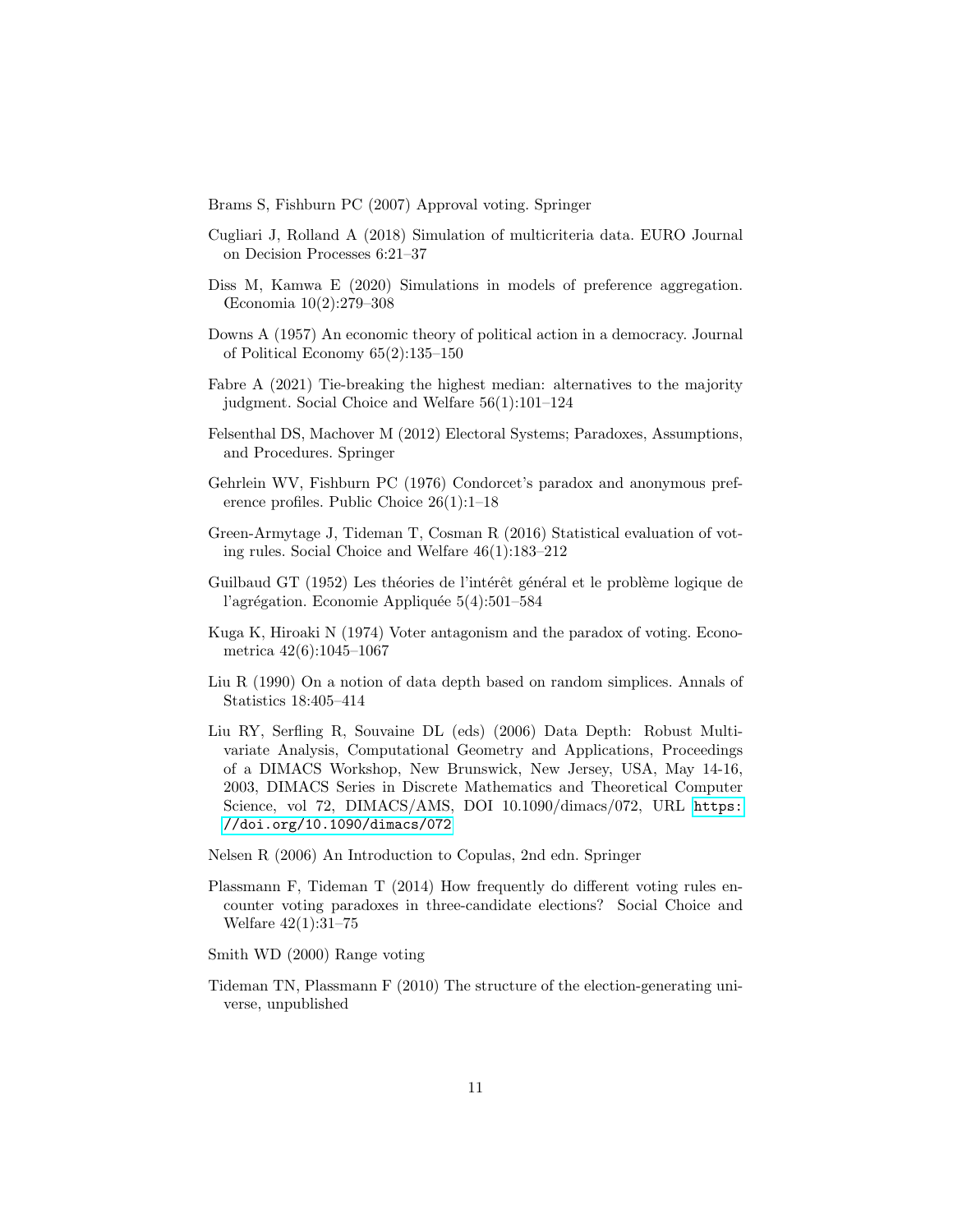- <span id="page-11-0"></span>Tideman TN, Plassmann F (2012) Developing the empirical side of computational social choice. In: International Symposium on Artificial Intelligence and Mathematics, ISAIM 2012, Fort Lauderdale, Florida, USA, January 9-11, 2012
- <span id="page-11-1"></span>Tideman TN, Plassmann F (2014) Which voting rule is most likely to choose the "best" candidate? Public Choice 158(3/4):331–357
- <span id="page-11-3"></span>Tukey JW (1975) Mathematics and the picturing of data. In: Proceeding of the International Congress of Mathematicians, Vancouver 1974, Canadian Mathematical Congress, Montreal, vol 2, pp 523–531
- <span id="page-11-5"></span>van Egmond M, van der Brug W, Hobolt S, Franklin M, Sapir EV (2013) European Parliament Election Study 2009, Voter Study. GESIS Data Archive, Koln
- <span id="page-11-4"></span>Zuo Y (2004) Robustness of weighted Lp–depth and Lp–median. Allgemeines Statistisches Archiv 88(2):215–234
- <span id="page-11-2"></span>Zuo Y, Serfling R (2000) General notions of statistical depth function. Annals of Stat 28:461–482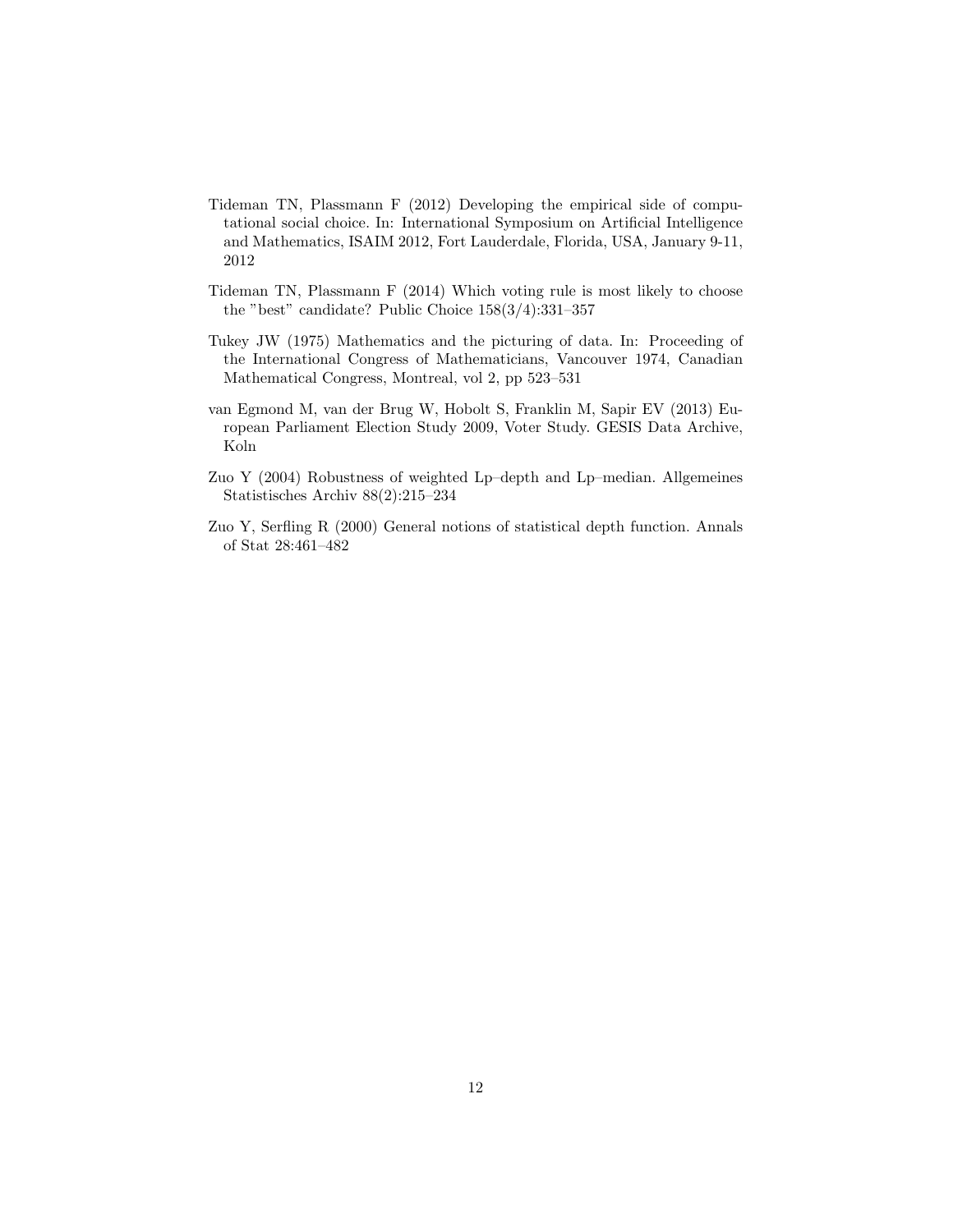

<span id="page-12-0"></span>Figure 1: Evaluations histograms for 5 candidates and 6 methods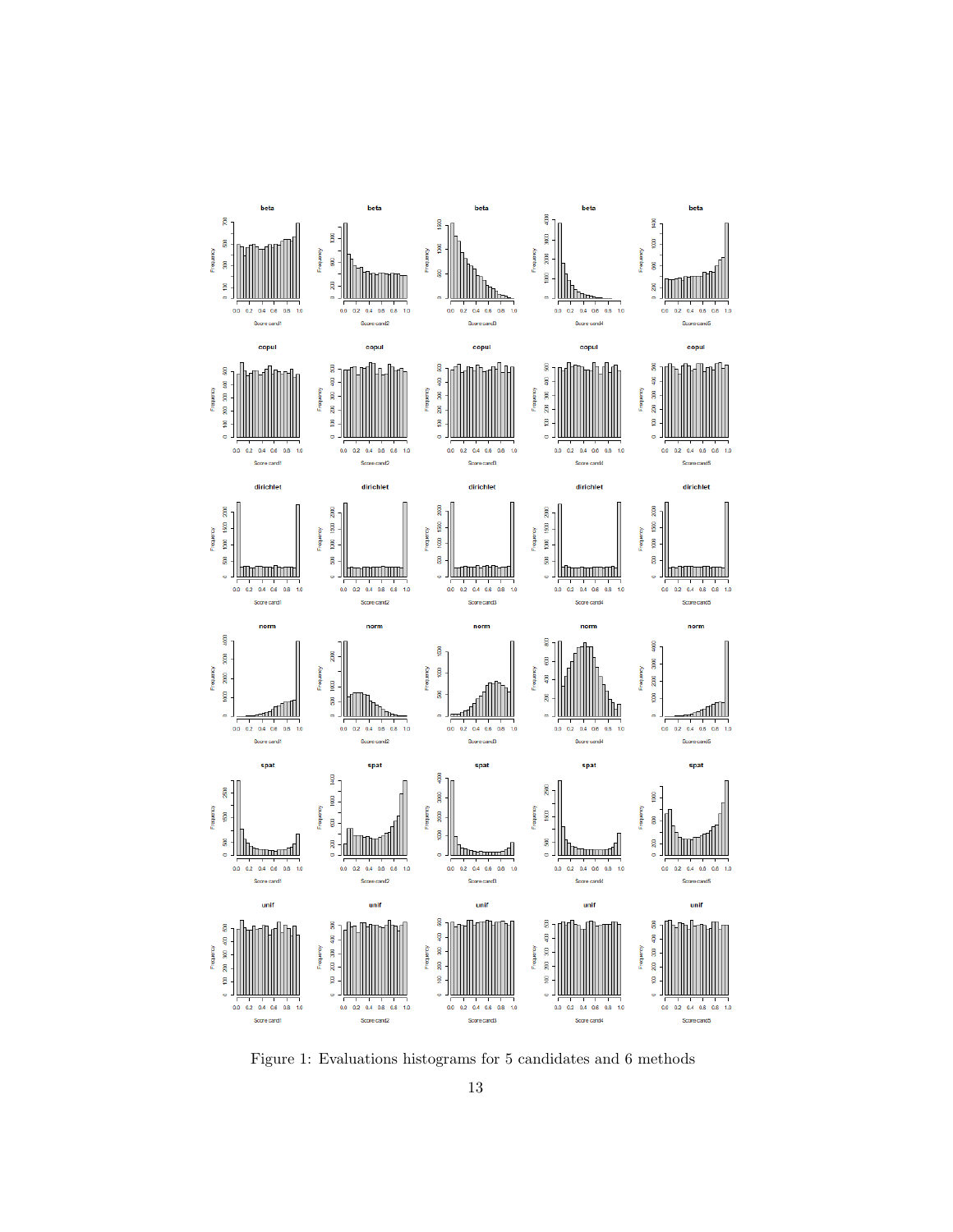

<span id="page-13-0"></span>Figure 2: Example of bi-dimensionnal plot for cross evaluations of 2 candidates for each simulation model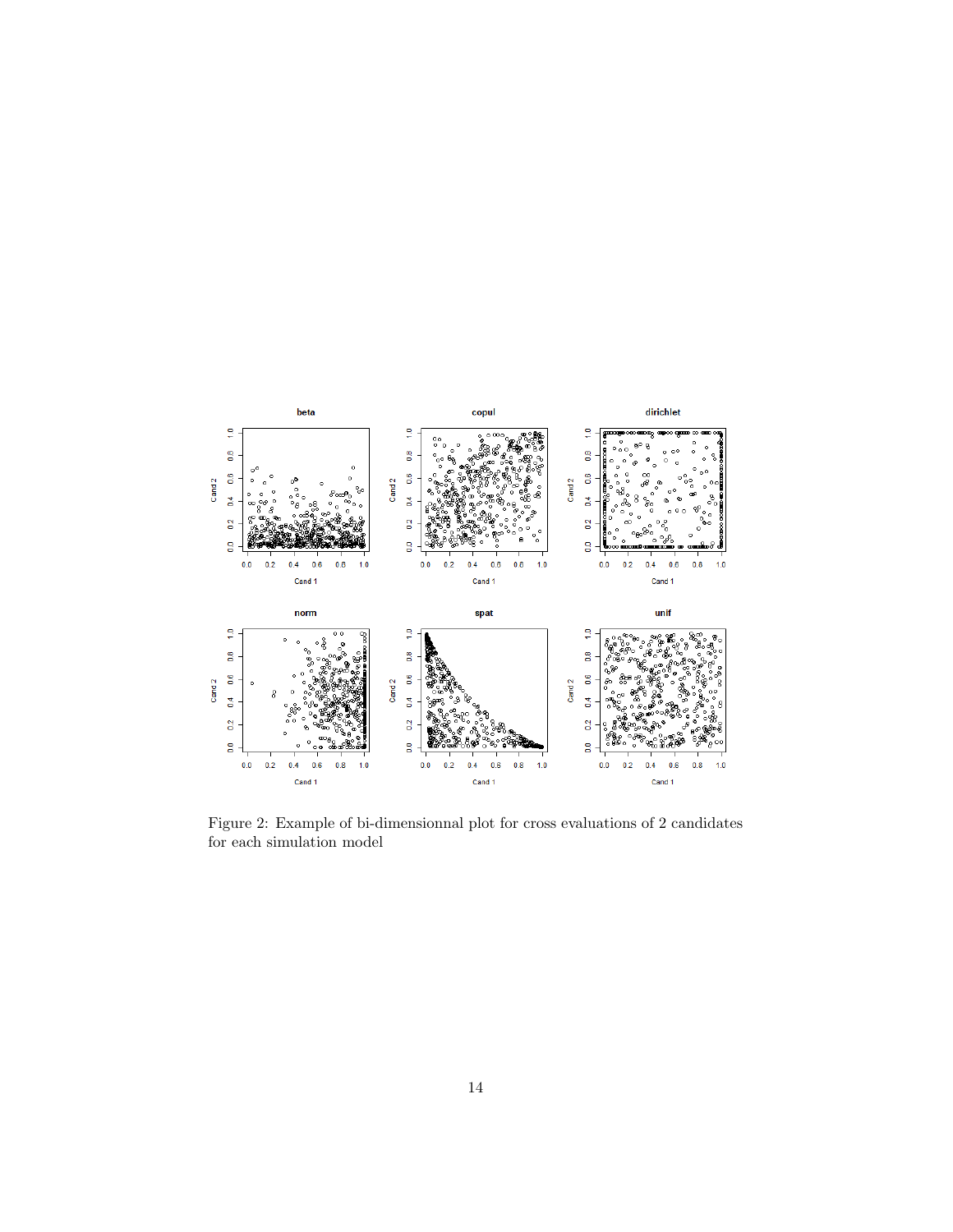

<span id="page-14-0"></span>Figure 3: Evaluation histograms for 8 candidates - Denmark Survey



<span id="page-14-1"></span>Figure 4: Evaluation histograms for 5 candidates - French presidential election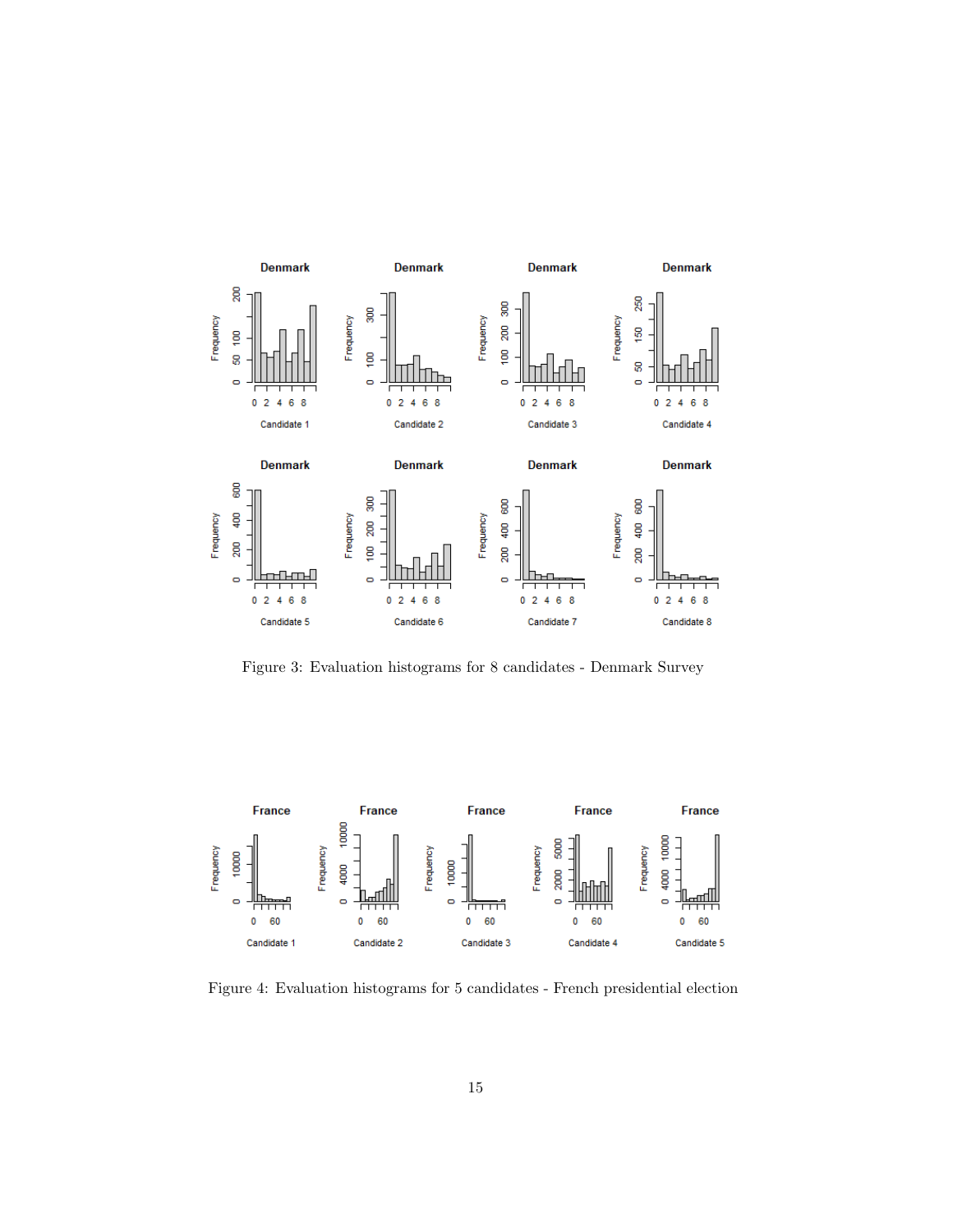

<span id="page-15-0"></span>Figure 5: Bi-dimensionnal plot for cross evaluations of all the pairs of candidates - Denmark survey - note that the data have been slightly corrupted to emphasize the density